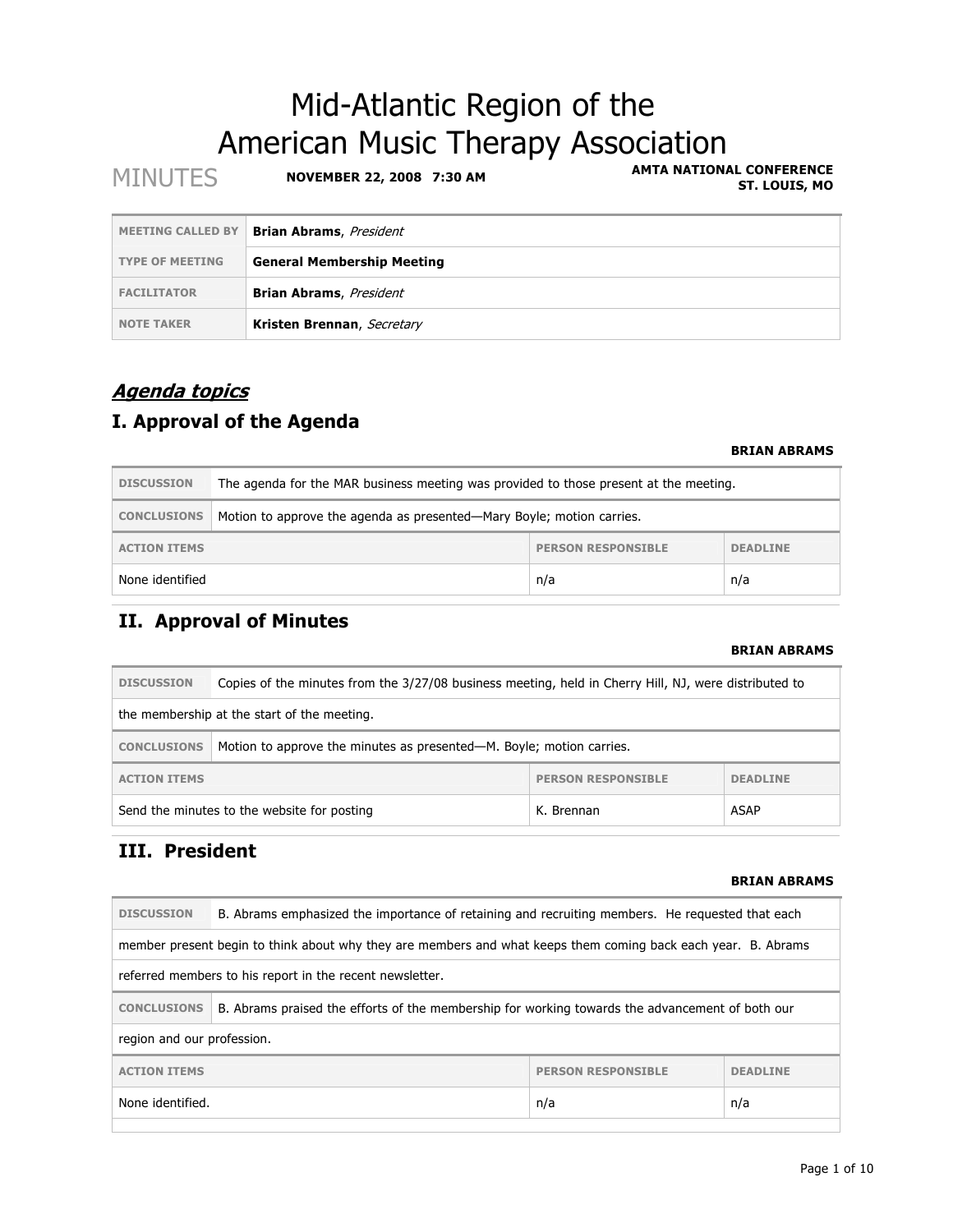### **IV. President-Elect**

#### **DEBORAH BENKOVITZ**

| <b>DISCUSSION</b>                                                   | D. Benkovitz reported that the Constitution and Bylaws committee is still working on reviewing the                        |  |  |  |
|---------------------------------------------------------------------|---------------------------------------------------------------------------------------------------------------------------|--|--|--|
|                                                                     | document and will present the recommended changes at the spring membership meeting. D. Benkovitz thanked the              |  |  |  |
|                                                                     | members of the committee: Eleanor Denis, Carol Thomas, Sue Shuttleworth, Barbara MacLean and Kathy Murphy. The            |  |  |  |
|                                                                     | proposed changes will be posted to the website for review prior to the spring meeting. If members have any concerns or    |  |  |  |
|                                                                     | proposed changes, they can send them to D. Benkovitz to bring the committee for review. B. Abrams encouraged a            |  |  |  |
|                                                                     | dialogue regarding how the constitution and bylaws are important to our membership. K. Murphy stated that the             |  |  |  |
|                                                                     | document is important for clarity and operating transparency. It ensures that everyone is treated fairly. It is important |  |  |  |
|                                                                     | for members to be familiar with the document so that they can identify any errors or redirect executive board members to  |  |  |  |
|                                                                     | their duties if needed. K. Murphy also clarified policies and procedures, as separate from the constitution and bylaws.   |  |  |  |
| <b>CONCLUSIONS</b><br>None.                                         |                                                                                                                           |  |  |  |
| <b>ACTION ITEMS</b><br><b>PERSON RESPONSIBLE</b><br><b>DEADLINE</b> |                                                                                                                           |  |  |  |
| None identified<br>n/a<br>n/a                                       |                                                                                                                           |  |  |  |
|                                                                     |                                                                                                                           |  |  |  |

### **V. Immediate Past President**

### **KATHY MURPHY**

| <b>DISCUSSION</b>                                                                                                       | K. Murphy is in the process of putting together the nominations committee. She explained the                            |  |  |  |
|-------------------------------------------------------------------------------------------------------------------------|-------------------------------------------------------------------------------------------------------------------------|--|--|--|
|                                                                                                                         | importance of the nominations committee/elections to the membership. The committee is currently compromised of Gary     |  |  |  |
|                                                                                                                         | Verhagen, Joanne Loewy, D. Benkovitz, and K. Murphy. M. Boyle clarified that members can also be nominated from the     |  |  |  |
|                                                                                                                         | floor during the general membership meeting.                                                                            |  |  |  |
| <b>CONCLUSIONS</b>                                                                                                      | Members interested in running for a position should contact a member of the nominations committee.                      |  |  |  |
|                                                                                                                         | The committee will put forth the best slate possible for the membership's consideration. K. Murphy thanked everyone for |  |  |  |
| their willingness to serve on the committee. She can be contacted via email (found in the newsletter). Job descriptions |                                                                                                                         |  |  |  |
| elected positions can be found in the constitution and bylaws. B. Abrams emphasized the importance of reaching out to   |                                                                                                                         |  |  |  |
| new members to serve.                                                                                                   |                                                                                                                         |  |  |  |
| <b>ACTION ITEMS</b><br><b>PERSON RESPONSIBLE</b><br><b>DEADLINE</b>                                                     |                                                                                                                         |  |  |  |
| None identified<br>n/a<br>n/a                                                                                           |                                                                                                                         |  |  |  |

### **VI. Membership**

#### **GENE BEHRENS**

**DISCUSSION** Aside from research, AMTA is putting a strong emphasis on increasing membership numbers. Increased numbers mean that there will be more professionals to get work done and more revenue to fund the work. There is a decrease in membership numbers as compared to last year. The key to increasing membership is to bring in new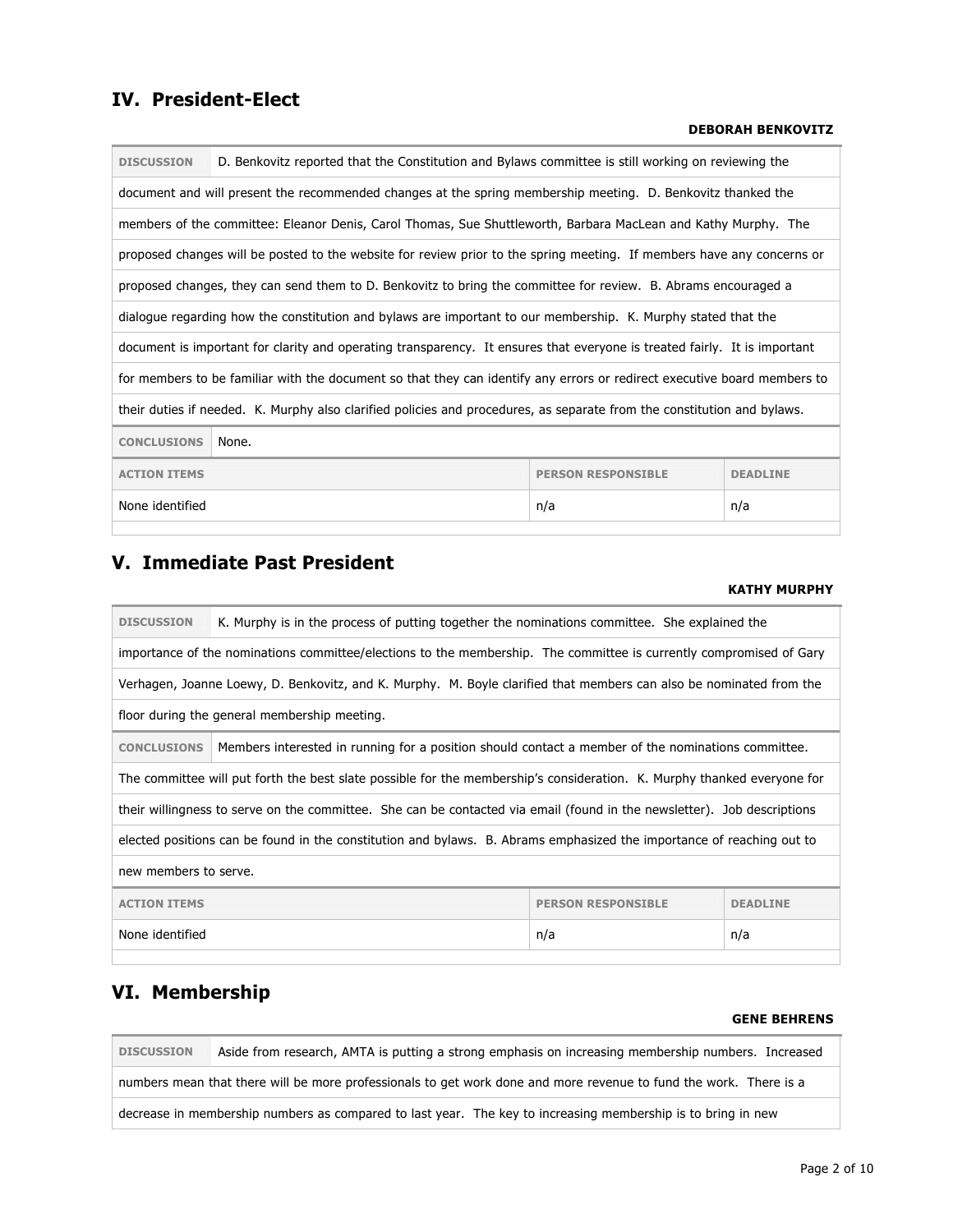| professionals. The MAR membership numbers are up from last quarter and currently we have a total of 934 members. This also |  |  |  |  |
|----------------------------------------------------------------------------------------------------------------------------|--|--|--|--|
| represents an increase from this same time last year. The smallest increase in membership is in the professional category  |  |  |  |  |
| and the largest increase is in the students and graduate students category. All members are encouraged to pay their dues   |  |  |  |  |
| on time so that the region receives the per-member contribution during the first quarter. B. Brunk stated that she was     |  |  |  |  |
| started to hear that the region only receives \$15 per member from AMTA. G. Verhagen clarified that the region actually    |  |  |  |  |
| receives \$13.50 per member due to a processing fee. Lauren Williard asked what the per-member contribution is for         |  |  |  |  |
| student members. G. Behrens will look into this issue. G. Behrens reminded members of the availability of the              |  |  |  |  |
| membership support fund through the MAR, and installment payment plans through AMTA. AMTA is willing to work with          |  |  |  |  |
| members to help them pay their dues. G. Chardos reminded members of services that the MAR is offering to new               |  |  |  |  |
| professionals that other regions are not, such as the "Welcome to the Profession" packet and the new professional          |  |  |  |  |
| mentorship program. G. Behrens stated that overall AMTA membership numbers are down across the country. G. Behrens         |  |  |  |  |
| encouraged all educators and internship directors to remind students to fill out the New Professional form on the website. |  |  |  |  |
| This form should be emailed directly to G. Behrens, as well as sent to AMTA. The New Professional packet includes          |  |  |  |  |
| valuable discount coupons. G. Behrens stated that she is also working on developing a database to track new professional   |  |  |  |  |
| members. G. Behrens distributed the list for members to sign up if they are willing to mentor new professionals. She       |  |  |  |  |
| explained the details of the mentorship program. AMTA decided that there will be another Call-a-Thon membership drive.     |  |  |  |  |
| Members interested in helping with the membership drive should contact G. Behrens. This drive will also be coordinated     |  |  |  |  |
| with the student membership drive. G. Behrens discussed the new benefits of being a member of AMTA. The membership         |  |  |  |  |
| task force developed membership surveys. The information still needs to be written into a report and the committee will    |  |  |  |  |
| make recommendations. The membership committee was charged by AMTA to increase membership by 200. G. Behrens               |  |  |  |  |
| asked that membership notify her if they become aware of new therapists moving into the region. G. Behrens provided        |  |  |  |  |
| some tips for members who are speaking with non-members. G. Chardos reviewed the scholarships offered for and by           |  |  |  |  |
| students.                                                                                                                  |  |  |  |  |
| Contact G. Behrens if you become aware of new professionals or non-members. All questions or<br><b>CONCLUSIONS</b>         |  |  |  |  |
| comments related to membership should be directed to G. Behrens. Contact G. Behrens if you are interested in helping       |  |  |  |  |
| with the call-a-thon.                                                                                                      |  |  |  |  |
| <b>DEADLINE</b><br><b>ACTION ITEMS</b><br><b>PERSON RESPONSIBLE</b>                                                        |  |  |  |  |
| None identified.<br>n/a<br>n/a                                                                                             |  |  |  |  |
|                                                                                                                            |  |  |  |  |

### **VII. Conference**

#### **A. 2009 LOCAL CHAIR UPDATE ANDREA SCHEVE**

**DISCUSSION** The 2009 regional conference will be held 3/25/09-3/28/09 at the Omni Richmond Hotel in Richmond, VA. The conference local co-hosts are Rachel Reynolds and Melissa Owens. Proposals are being accepted until 12/12/08. Please see the website for A. Scheve's updated contact information.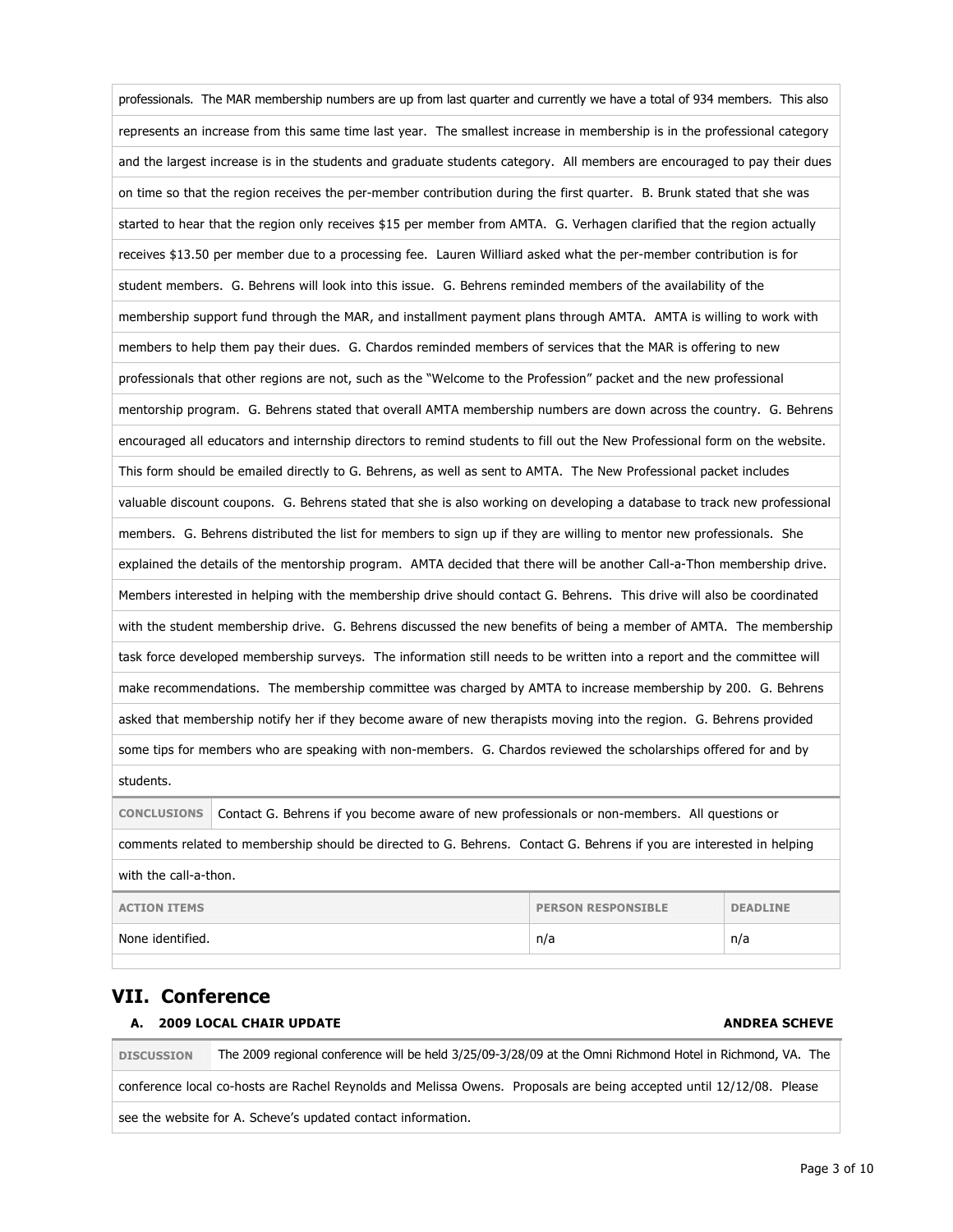| <b>CONCLUSIONS</b>                                                  | None. |  |  |
|---------------------------------------------------------------------|-------|--|--|
| <b>ACTION ITEMS</b><br><b>PERSON RESPONSIBLE</b><br><b>DEADLINE</b> |       |  |  |
| None identified.<br>n/a<br>n/a                                      |       |  |  |
|                                                                     |       |  |  |

#### **B.** 2010 UPDATE ANDREA SCHEVE

| <b>DISCUSSION</b>                                                   | The conference strategic planning committee continues to work on identifying a location for the 2010                      |  |  |  |
|---------------------------------------------------------------------|---------------------------------------------------------------------------------------------------------------------------|--|--|--|
|                                                                     | conference. The committee is working with HPN to help identify hotels in target cities. Contact A. Scheve if you are      |  |  |  |
|                                                                     | interested in being a local co-host. K. Murphy thanked members for filling out the conference survey. Good information    |  |  |  |
|                                                                     | was received and hopefully members will see changes as a result of the survey. Members are encouraged to continue to      |  |  |  |
|                                                                     | fill out conference surveys. The idea of having a mini-conference in remote places of the region was discussed. A. Scheve |  |  |  |
|                                                                     | informed members that registration materials will be online and members will receive a postcard to alert them when        |  |  |  |
|                                                                     | information is up on the website.                                                                                         |  |  |  |
| <b>CONCLUSIONS</b><br>None.                                         |                                                                                                                           |  |  |  |
| <b>ACTION ITEMS</b><br><b>PERSON RESPONSIBLE</b><br><b>DEADLINE</b> |                                                                                                                           |  |  |  |
| None identified<br>n/a<br>n/a                                       |                                                                                                                           |  |  |  |
|                                                                     |                                                                                                                           |  |  |  |

### **VIII. Finances**

#### **ELAINE ABBOTT**

| <b>DISCUSSION</b>                                                                                                       | The current balance is \$32,485.72. \$10,000 was moved from the checking account to the Vanguard account to |  |  |  |
|-------------------------------------------------------------------------------------------------------------------------|-------------------------------------------------------------------------------------------------------------|--|--|--|
| cover liabilities for the regional conference. The Vanguard account has around \$16,000 and was not affected by changes |                                                                                                             |  |  |  |
| in the stock market. Contact E. Abbott for more detailed information about the budget. Reimbursement forms are          |                                                                                                             |  |  |  |
|                                                                                                                         | available for national committee representatives and assembly delegates.                                    |  |  |  |
| <b>CONCLUSIONS</b><br>None.                                                                                             |                                                                                                             |  |  |  |
| <b>ACTION ITEMS</b><br><b>PERSON RESPONSIBLE</b><br><b>DEADLINE</b>                                                     |                                                                                                             |  |  |  |
| None identified.<br>n/a<br>n/a                                                                                          |                                                                                                             |  |  |  |
|                                                                                                                         |                                                                                                             |  |  |  |

### **IX. Government Relations**

#### **CAROL ANN BLANK**

| <b>DISCUSSION</b>                                                                                                        | National committee business: AMTA is currently doing outreach to President-Elect Obama's transition team to              |  |
|--------------------------------------------------------------------------------------------------------------------------|--------------------------------------------------------------------------------------------------------------------------|--|
|                                                                                                                          | forge early connections. The committee is working towards inclusion in the 2009 re-authorization of IDEA. Ten active     |  |
| state task forces have been added this year, bringing the total to 28. The latest draft of the MDS, which includes music |                                                                                                                          |  |
|                                                                                                                          | therapy, may be out in 2009. AMTA will be attending Arts Advocacy Day in Washington DC from 3/30-3/31/09. Members        |  |
|                                                                                                                          | should contact C. Blank if they are interested in participating. Advocacy trainings will be offered at upcoming regional |  |
|                                                                                                                          | conferences. Megan Smith is the MARAMTS government relations representative. C. Blank encouraged participating in        |  |
|                                                                                                                          | grass roots efforts. Members should contact C. Blank to report government relations happenings in their state.           |  |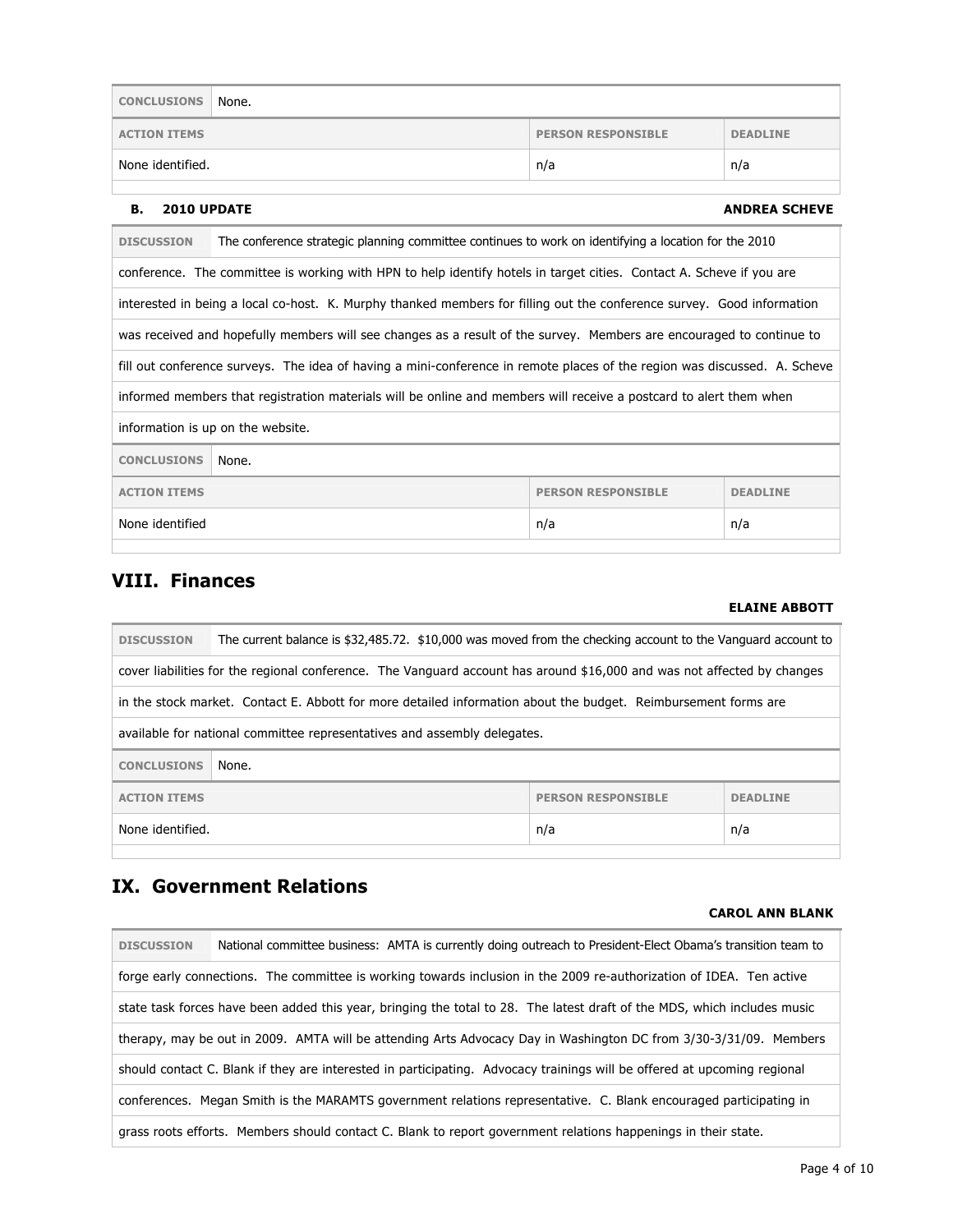| <b>CONCLUSIONS</b>  | None.                                        |     |     |
|---------------------|----------------------------------------------|-----|-----|
| <b>ACTION ITEMS</b> | <b>PERSON RESPONSIBLE</b><br><b>DEADLINE</b> |     |     |
| None identified.    |                                              | n/a | n/a |

#### **A. NJSTF KATHY MURPHY**

**DISCUSSION** K. Murphy reviewed the most recent task force meetings with legislators. She also extended her gratitude to all members, for without dues payments the legislative consultant could never be funded. There is large support for music therapy in NJ. K. Murphy discussed the idea of licensure in NJ, including being under the nursing board and difficulties with including registry designations. This year 12 new jobs were created in NJ. The membership applauded the work of the task force. **CONCLUSIONS** None. **ACTION ITEMS DEADLINE PERSON RESPONSIBLE DEADLINE** None identified. None identified.

#### **B.** NYSTF DONNA POLEN

| <b>PASTF</b><br>c.                                                                                                          |                                                                                                                             |     | <b>BRIAN ABRAMS FOR VAL USCHOCK</b> |  |
|-----------------------------------------------------------------------------------------------------------------------------|-----------------------------------------------------------------------------------------------------------------------------|-----|-------------------------------------|--|
| None identified                                                                                                             |                                                                                                                             | n/a | n/a                                 |  |
| <b>ACTION ITEMS</b><br><b>PERSON RESPONSIBLE</b><br><b>DEADLINE</b>                                                         |                                                                                                                             |     |                                     |  |
| <b>CONCLUSIONS</b><br>None.                                                                                                 |                                                                                                                             |     |                                     |  |
| NY-M. Boyle; motion carries.                                                                                                |                                                                                                                             |     |                                     |  |
| outstanding quality of services and tireless efforts to promote the welfare of clients and music therapists in the state of |                                                                                                                             |     |                                     |  |
| school's response to the LCAT. B. Abrams applauded the efforts of the NYSTF. Motion to commend D. Polen for                 |                                                                                                                             |     |                                     |  |
|                                                                                                                             | 12/11/08. The task force will give a panel presentation in Richmond with educators from five NYS schools regarding their    |     |                                     |  |
|                                                                                                                             | The task force has been in touch with the NYS alliance of LMSWs and will be going to the open state board meeting on        |     |                                     |  |
|                                                                                                                             | the regulations under which the agency was first set up. Social workers and psychologists are having the same problems.     |     |                                     |  |
|                                                                                                                             | supervisor, where the supervisor works, and the legality of certain agencies to employ certain professions depending on     |     |                                     |  |
|                                                                                                                             | Currently, there are problems related to the type of setting in which person is working, qualifications of an LCAT          |     |                                     |  |
|                                                                                                                             | currently trying to initiate conversation with key people. The task force continues to monitor issues surrounding the LCAT. |     |                                     |  |
| examined the exclusion of music therapy from the 9/11 benefit fund due to a lack of evidence-based research. They are       |                                                                                                                             |     |                                     |  |
| <b>DISCUSSION</b>                                                                                                           | The task force in the process of watching and waiting. D. Polen reviewed the issues at hand. The task force                 |     |                                     |  |
|                                                                                                                             |                                                                                                                             |     |                                     |  |

# **DISCUSSION** B. Abrams summarized the efforst of the PASTF. The task force is currently working to keep LPC's apprised of how to maintain their licensure. The PASTF is comprised of Val Uschock, Dena Condron, Betsy Zimmerman, Jerry O'Leary, and Maria Fay. **CONCLUSIONS** None.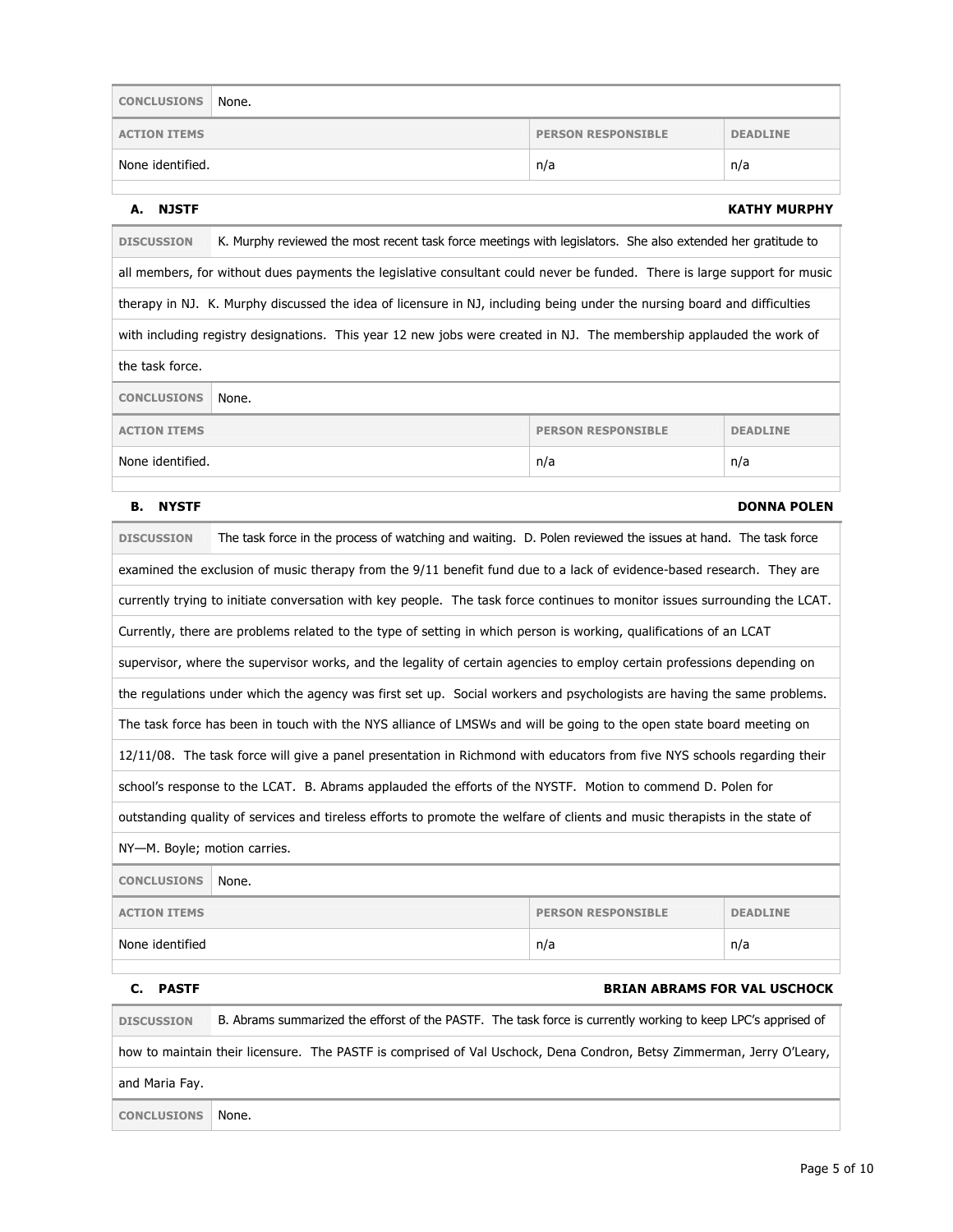| <b>ACTION ITEMS</b> | <b>PERSON RESPONSIBLE</b> | <b>DEADLINE</b> |
|---------------------|---------------------------|-----------------|
| None identified     | n/a                       | n/a             |
|                     |                           |                 |

### **X. Public Relations**

#### **MARY CLAIRE HOLLIDAY FOR SUE HADLEY**

| The Public Relations committee is working to connect with career websites who do not currently list music<br><b>DISCUSSION</b> |                                                                                                                          |  |  |  |
|--------------------------------------------------------------------------------------------------------------------------------|--------------------------------------------------------------------------------------------------------------------------|--|--|--|
|                                                                                                                                | therapy as a potential career. The committee will send out a follow-up letter if the site does not respond in 30 days.   |  |  |  |
|                                                                                                                                | Members are encouraged to reference page 44 of their conference programs regarding information about the JOIN MT         |  |  |  |
|                                                                                                                                | program. The committee will be contacting educators to get their opinions on top tips for interviewing techniques and    |  |  |  |
|                                                                                                                                | resume writing. K. Murphy suggested that the committee also contact supervisors who are actually hiring music therapists |  |  |  |
| when gathering the tips. Concurrent sessions will be provided at next year's conference on writing job proposals and           |                                                                                                                          |  |  |  |
| developing private practice.                                                                                                   |                                                                                                                          |  |  |  |
| <b>CONCLUSIONS</b><br>None.                                                                                                    |                                                                                                                          |  |  |  |
| <b>ACTION ITEMS</b><br><b>PERSON RESPONSIBLE</b><br><b>DEADLINE</b>                                                            |                                                                                                                          |  |  |  |
| None identified<br>n/a<br>n/a                                                                                                  |                                                                                                                          |  |  |  |
|                                                                                                                                |                                                                                                                          |  |  |  |

### **XI. Student Affairs**

#### **JOKE BRADT AND DANA FRISHER**

| <b>DISCUSSION</b>                                                                                                            | Passages was held at Immaculata University this fall. 75 attendees were present with 12 sessions to choose                |  |  |  |
|------------------------------------------------------------------------------------------------------------------------------|---------------------------------------------------------------------------------------------------------------------------|--|--|--|
|                                                                                                                              | from. The next Passages will be held at Nazareth. Immaculata will be donating food for the next Passages. There are       |  |  |  |
|                                                                                                                              | several scholarships available to students: two club scholarships at \$250/each, the Jenny Shinn Memorial Scholarship for |  |  |  |
|                                                                                                                              | music therapy interns, the sophomore scholarship and the junior scholarship. The student fundraiser this year will be car |  |  |  |
| magnets to promote music therapy awareness. The students have begun a sibling school advocacy project to increase            |                                                                                                                           |  |  |  |
| activity in inactive schools around the region. D. Frisher reviewed exciting activities from region schools. Motion that the |                                                                                                                           |  |  |  |
| professional members of MAR commend the fine work of MARAMTS—S. Knechtel; motion carries.                                    |                                                                                                                           |  |  |  |
| <b>CONCLUSIONS</b><br>None.                                                                                                  |                                                                                                                           |  |  |  |
| <b>ACTION ITEMS</b><br><b>PERSON RESPONSIBLE</b><br><b>DEADLINE</b>                                                          |                                                                                                                           |  |  |  |
| None identified<br>n/a<br>n/a                                                                                                |                                                                                                                           |  |  |  |
|                                                                                                                              |                                                                                                                           |  |  |  |

### **XII. Assembly**

#### **DONNA POLEN**

**DISCUSSION** The Assembly of Delegates met during this conference. The Education and Training Advisory Board presented the revised definition of advanced levels of practice and standards for master's degree programs. A motion was made to rescind the section on specialized training. The final meeting of the Assembly will be today. D. Polen reminded the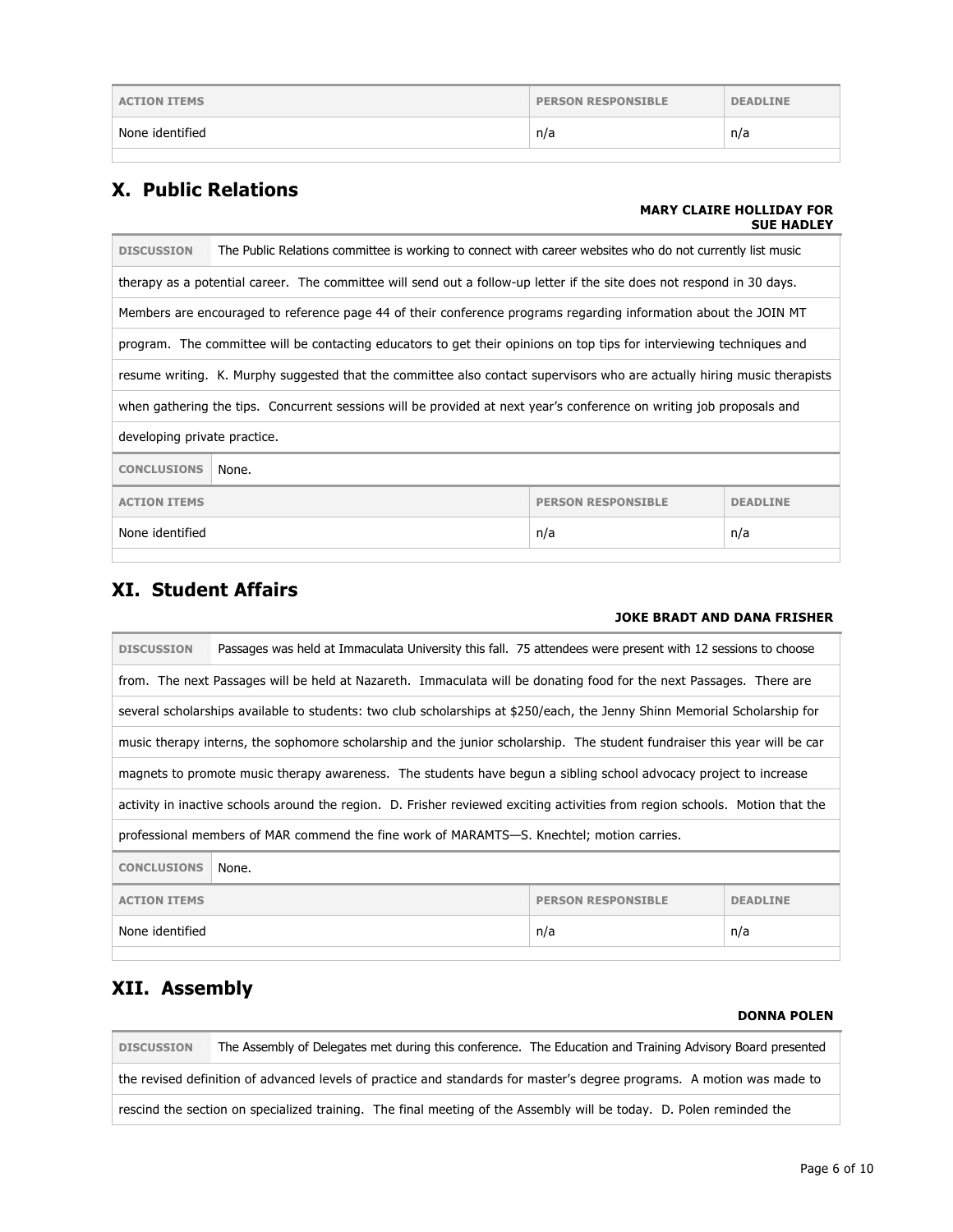| membership that meetings are always open to the membership.         |  |  |  |  |
|---------------------------------------------------------------------|--|--|--|--|
| <b>CONCLUSIONS</b><br>None.                                         |  |  |  |  |
| <b>ACTION ITEMS</b><br><b>PERSON RESPONSIBLE</b><br><b>DEADLINE</b> |  |  |  |  |
| None identified<br>n/a<br>n/a                                       |  |  |  |  |
|                                                                     |  |  |  |  |

### **XIII. Academic Program Approval**

#### **SUE SHUTTLEWORTH**

| <b>DISCUSSION</b>                                                                                                     | The committee reviewed current programs up for re-approval and new academic proposals. The committee              |  |  |  |
|-----------------------------------------------------------------------------------------------------------------------|-------------------------------------------------------------------------------------------------------------------|--|--|--|
| reinstituted the Cleveland Consortium of Schools. Nazareth College and SUNY New Paltz were approved to offer master's |                                                                                                                   |  |  |  |
|                                                                                                                       | degree programs. The Assembly voted to remove the minor in music therapy. This was communicated to NASM, who will |  |  |  |
| draft language and continue to communicate with the APAC. A subcommittee was formed to discuss distance learning      |                                                                                                                   |  |  |  |
| programs. The APAC also met with the Association Internship Approval committee during this conference.                |                                                                                                                   |  |  |  |
| <b>CONCLUSIONS</b><br>None.                                                                                           |                                                                                                                   |  |  |  |
| <b>ACTION ITEMS</b><br><b>PERSON RESPONSIBLE</b><br><b>DEADLINE</b>                                                   |                                                                                                                   |  |  |  |
| None identified<br>n/a<br>n/a                                                                                         |                                                                                                                   |  |  |  |

### **XIV. Affiliate Relations**

#### **NINA GALERSTEIN**

| <b>DISCUSSION</b>                                                   | See report in the upcoming newsletter. The committee is working with affiliated professions to have links to |  |  |
|---------------------------------------------------------------------|--------------------------------------------------------------------------------------------------------------|--|--|
| AMTA posted on their websites.                                      |                                                                                                              |  |  |
| <b>CONCLUSIONS</b>                                                  | None.                                                                                                        |  |  |
| <b>PERSON RESPONSIBLE</b><br><b>DEADLINE</b><br><b>ACTION ITEMS</b> |                                                                                                              |  |  |
| None identified<br>n/a<br>n/a                                       |                                                                                                              |  |  |

### **XV. AMTA Board of Directors**

### **RUTHLEE ADLER**

| <b>DISCUSSION</b>                                                                             | The MAR is well represented on the Board of Directors. Board meetings are also open to the general |  |  |
|-----------------------------------------------------------------------------------------------|----------------------------------------------------------------------------------------------------|--|--|
| membership. All members are urged to run for the Assembly. See report in upcoming newsletter. |                                                                                                    |  |  |
| <b>CONCLUSIONS</b><br>None.                                                                   |                                                                                                    |  |  |
| <b>ACTION ITEMS</b><br><b>PERSON RESPONSIBLE</b><br><b>DEADLINE</b>                           |                                                                                                    |  |  |
| None identified<br>n/a<br>n/a                                                                 |                                                                                                    |  |  |

## **XVI. Association Internship Approval**

#### **THERESA MCMANUS**

**DISCUSSION** There is a new listserv for national roster internship directors. See newsletter report. Internship directors are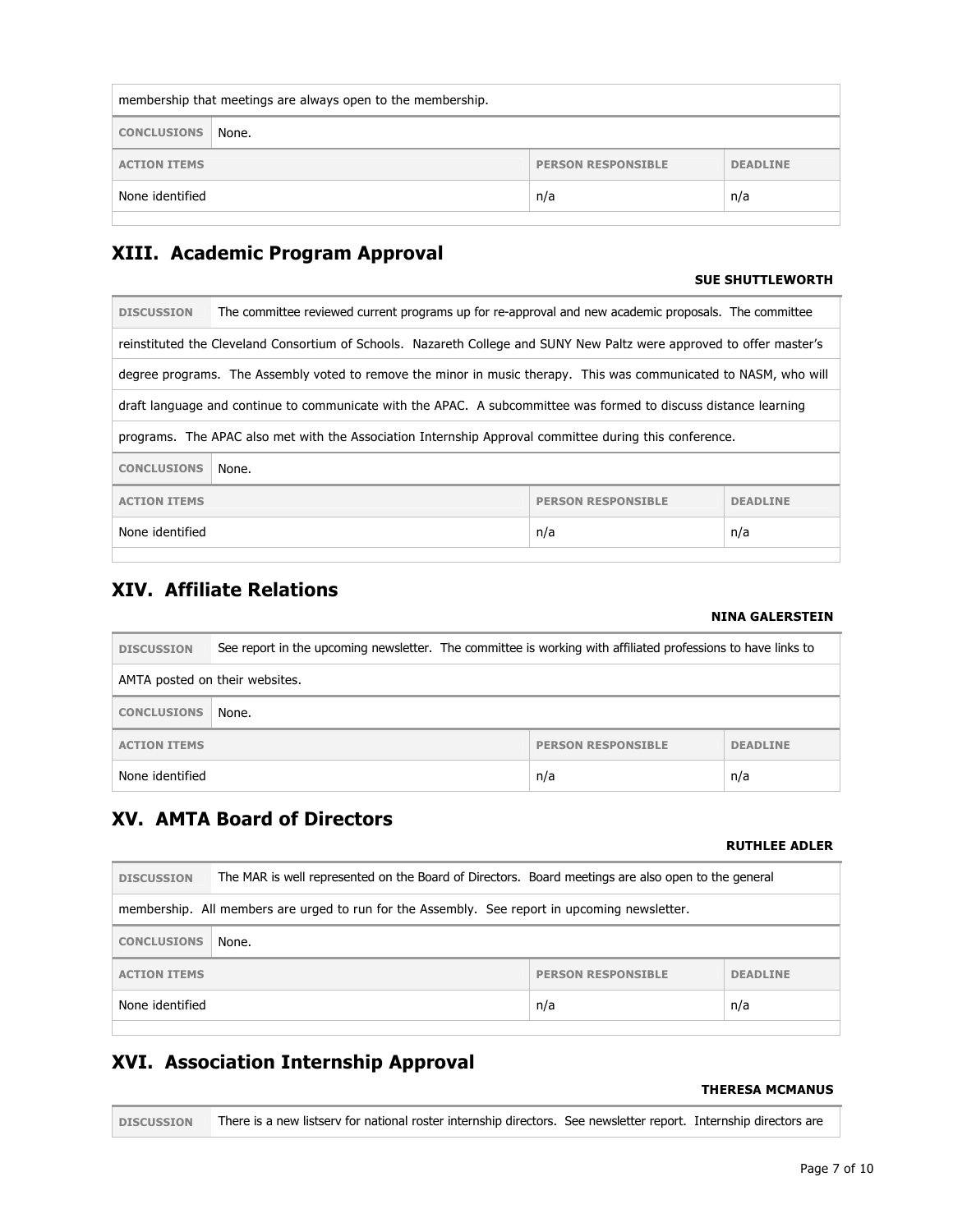| reminded to send site evaluations to T. McManus and academic sites. |  |  |  |  |
|---------------------------------------------------------------------|--|--|--|--|
| <b>CONCLUSIONS</b><br>None.                                         |  |  |  |  |
| <b>ACTION ITEMS</b><br><b>PERSON RESPONSIBLE</b><br><b>DEADLINE</b> |  |  |  |  |
| None identified.<br>n/a<br>n/a                                      |  |  |  |  |
|                                                                     |  |  |  |  |

### **XVII. Continuing Education**

#### **TRACY SOUHRADA**

| <b>DISCUSSION</b>                                                   | See newsletter for full report. All CBMT applications and manuals are being updated. |  |  |
|---------------------------------------------------------------------|--------------------------------------------------------------------------------------|--|--|
| <b>CONCLUSIONS</b>                                                  | None.                                                                                |  |  |
| <b>PERSON RESPONSIBLE</b><br><b>DEADLINE</b><br><b>ACTION ITEMS</b> |                                                                                      |  |  |
| None identified<br>n/a<br>n/a                                       |                                                                                      |  |  |
|                                                                     |                                                                                      |  |  |

## **XVIII. International Relations**

### **FLOSSIE IERARDI**

| <b>DISCUSSION</b>                                                                                                     | This conference is offering an exciting umbrella grouping called "Not Born in the USA". The next world |  |  |  |
|-----------------------------------------------------------------------------------------------------------------------|--------------------------------------------------------------------------------------------------------|--|--|--|
| congress will be held in Toronto in the summer of 2011. The Canadian association conference will be held in May 2009. |                                                                                                        |  |  |  |
| The international networking lunch is being held today.                                                               |                                                                                                        |  |  |  |
| <b>CONCLUSIONS</b><br>None.                                                                                           |                                                                                                        |  |  |  |
| <b>ACTION ITEMS</b><br><b>PERSON RESPONSIBLE</b><br><b>DEADLINE</b>                                                   |                                                                                                        |  |  |  |
| None identified<br>n/a<br>n/a                                                                                         |                                                                                                        |  |  |  |

## **XIX. Judicial Review**

#### **EVELYN SELESKY**

| <b>DISCUSSION</b>                                                   | No new grievances. |  |  |
|---------------------------------------------------------------------|--------------------|--|--|
| <b>CONCLUSIONS</b>                                                  | None.              |  |  |
| <b>DEADLINE</b><br><b>PERSON RESPONSIBLE</b><br><b>ACTION ITEMS</b> |                    |  |  |
| None identified<br>n/a<br>n/a                                       |                    |  |  |

### **XX. Professional Advocacy**

#### **LEAH OSWANSKI**

| <b>DISCUSSION</b>   | The MAR is a very active region. Any issues of misrepresentation should be emailed to L. |                           |                 |
|---------------------|------------------------------------------------------------------------------------------|---------------------------|-----------------|
| Oswanski.           |                                                                                          |                           |                 |
| <b>CONCLUSIONS</b>  | None.                                                                                    |                           |                 |
| <b>ACTION ITEMS</b> |                                                                                          | <b>PERSON RESPONSIBLE</b> | <b>DEADLINE</b> |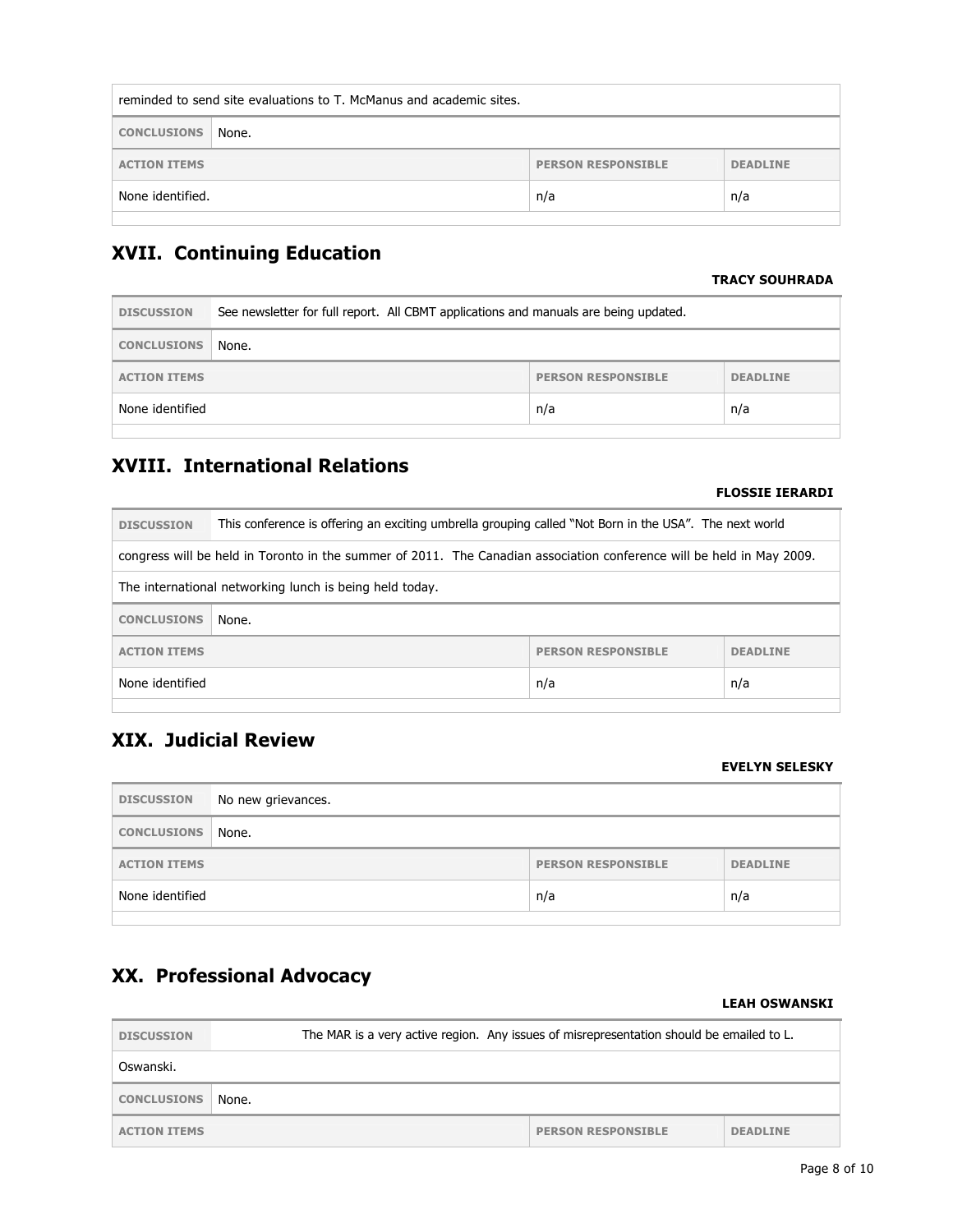| None identified | n/a | n/a |
|-----------------|-----|-----|
|                 |     |     |

### **XXI. Reimbursement**

#### **RICHARD SCALENGHE**

| <b>DISCUSSION</b>   | No representation at this conference. |                           |                 |
|---------------------|---------------------------------------|---------------------------|-----------------|
| <b>CONCLUSIONS</b>  | None.                                 |                           |                 |
| <b>ACTION ITEMS</b> |                                       | <b>PERSON RESPONSIBLE</b> | <b>DEADLINE</b> |
| None identified     |                                       | n/a                       | n/a             |
|                     |                                       |                           |                 |

### **XXII. Research**

#### **ANTHONY MEADOWS**

| <b>DISCUSSION</b>                                                                                                | A proposal has be put before the board of directors to put the abstracts for poster sessions online. It was |  |
|------------------------------------------------------------------------------------------------------------------|-------------------------------------------------------------------------------------------------------------|--|
| recommended that the clinical practice research award of \$3,000 be re-offered. There was a discussion as to why |                                                                                                             |  |
| research is important to the region.                                                                             |                                                                                                             |  |
| <b>CONCLUSIONS</b>                                                                                               | None.                                                                                                       |  |
| <b>PERSON RESPONSTBLE</b><br><b>ACTION ITEMS</b><br><b>DEADLINE</b>                                              |                                                                                                             |  |
| None identified<br>n/a<br>n/a                                                                                    |                                                                                                             |  |

### **XXIII. Special Target Populations**

#### **VJ HYDE**

| <b>DISCUSSION</b>        | No report. |                           |                 |
|--------------------------|------------|---------------------------|-----------------|
| <b>CONCLUSIONS None.</b> |            |                           |                 |
| <b>ACTION ITEMS</b>      |            | <b>PERSON RESPONSIBLE</b> | <b>DEADLINE</b> |
| None identified          |            | n/a                       | n/a             |

## **XXIV. Standards of Clinical Practice**

#### **RUTHLEE ADLER**

| <b>DISCUSSION</b>                                                                                           | The committee was charged to review the standards as related to substance abuse. The committee is in the |                           |                 |
|-------------------------------------------------------------------------------------------------------------|----------------------------------------------------------------------------------------------------------|---------------------------|-----------------|
| process of reviewing the competencies and continuing to look at the language. Nothing has been decided yet. |                                                                                                          |                           |                 |
| <b>CONCLUSIONS</b>                                                                                          | None.                                                                                                    |                           |                 |
| <b>ACTION ITEMS</b>                                                                                         |                                                                                                          | <b>PERSON RESPONSIBLE</b> | <b>DEADLINE</b> |
| None identified                                                                                             |                                                                                                          | n/a                       | n/a             |